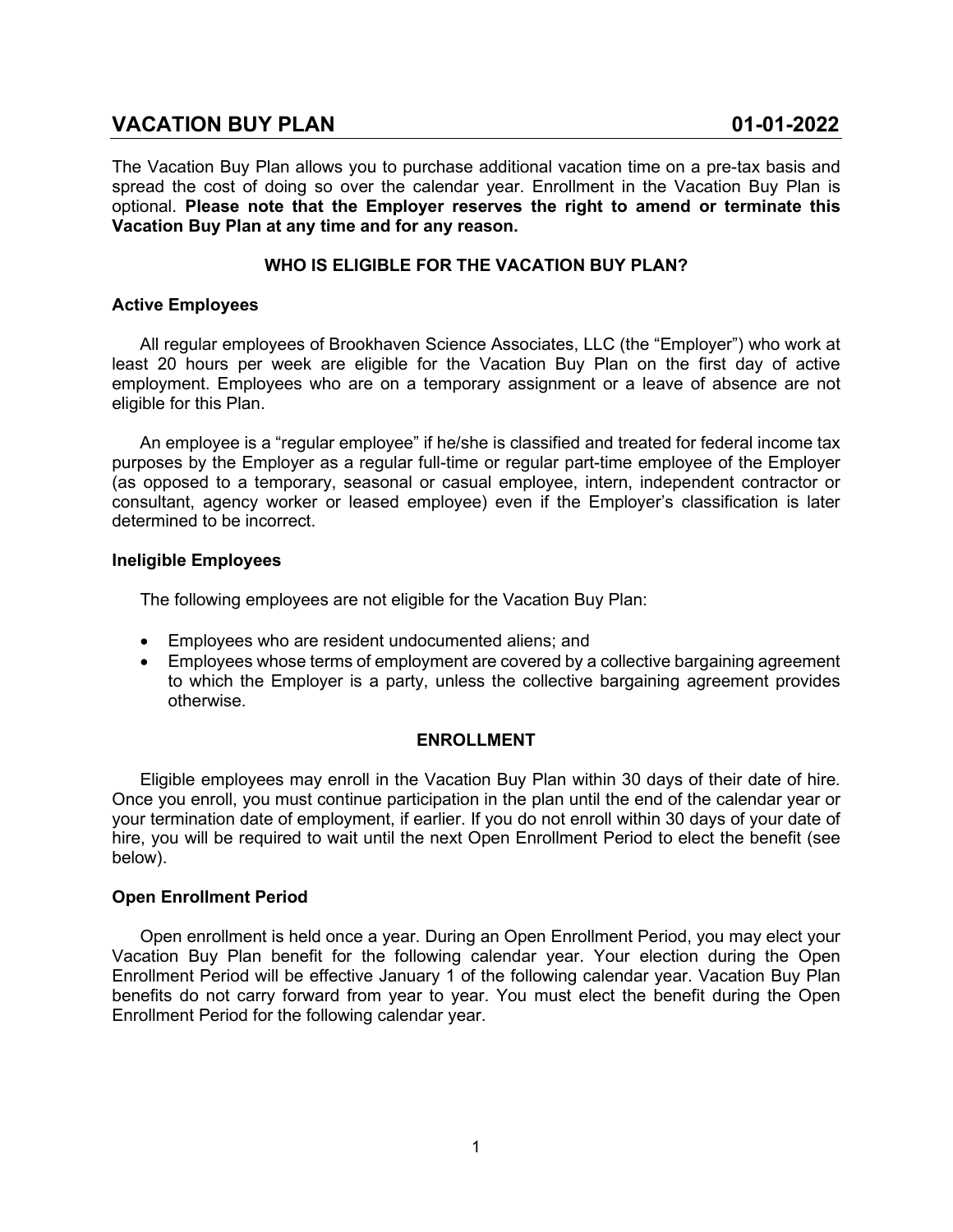# **VACATION BUY PLAN COVERAGE**

#### **Benefits Provided**

You may purchase a minimum of 8 hours (up to a maximum of 40 hours) of vacation time in 1-hour increments each calendar year, in addition to the vacation time you are eligible to receive from the Employer.

If you are an eligible part-time employee, Vacation Buy Plan benefits will be prorated according to your official work schedule. If your work schedule changes while you are participating in the Vacation Buy Plan, Vacation Buy Plan benefits will be prorated for the remainder of the calendar year based on when your work schedule changes and your work schedule prior to the change.

Example:

|                                       | (A)          | (B)                       | (C)       | (D)             | (E)                 | (F)          | (G)                                    | (H)                 |
|---------------------------------------|--------------|---------------------------|-----------|-----------------|---------------------|--------------|----------------------------------------|---------------------|
| Dates                                 | <b>FTE</b>   | Number of                 | Scheduled | Maximum         | How many            | Were the     | Additional vacation New total hours of |                     |
|                                       | (full-time   | months in                 | hours of  | hours           | hours were          | maximum#     | buy hours at time                      | vacation buy as of  |
|                                       |              | equivalent) year that FTE | work per  | employee is     | purchased           | of hours     | of change in FTE                       | time FTE changed    |
|                                       |              | is applicable             | week      | eligible to     | prior to the        | under the    |                                        |                     |
|                                       |              |                           |           | buy.            | time FTE            | new FTE      |                                        |                     |
|                                       |              |                           |           | Assume this is  | changed?            | exceeded at  |                                        |                     |
|                                       |              |                           |           | hours           |                     | the time FTE |                                        |                     |
|                                       |              |                           |           | purchased       |                     | changed?     |                                        |                     |
|                                       |              |                           |           | $(A) \times 40$ | $(B)/12 \times (D)$ |              | If $(F) = yes$ ,                       | (E) from 1st line + |
|                                       |              |                           |           |                 |                     |              | then 0                                 | (G) from 2nd line   |
|                                       |              |                           |           |                 |                     |              | If $(F)$ = no, then                    |                     |
|                                       |              |                           |           |                 |                     |              | (D) from 2nd line -                    |                     |
|                                       |              |                           |           |                 |                     |              | (E) from 1st line                      |                     |
|                                       |              |                           |           |                 |                     |              |                                        |                     |
| January 1 - December 31               | $\mathbf{1}$ | 12                        | 40        | 40              |                     |              |                                        |                     |
|                                       |              |                           |           |                 |                     |              |                                        |                     |
| January 1 - December 31               | 0.5          | 12                        | 20        | 20              |                     |              |                                        |                     |
|                                       |              |                           |           |                 |                     |              |                                        |                     |
| New hire:                             |              |                           |           |                 |                     |              |                                        |                     |
| October 1-December 31                 | 0.5          | 3                         | 20        | 20              |                     |              |                                        |                     |
|                                       |              |                           |           |                 |                     |              |                                        |                     |
| January 1-September 30<br>termination |              |                           |           |                 |                     |              |                                        |                     |
|                                       | 0.5          | 9                         | 20        | 20              | 15                  |              |                                        |                     |
| January 1 - September 30              | $\mathbf 1$  | 9                         | 40        | 40              | 30                  |              |                                        |                     |
| October 1 - December 31               | 0.5          | 3                         | 20        | 20              |                     | yes          | 0                                      | 30                  |
|                                       |              |                           |           |                 |                     |              |                                        |                     |
| January 1 - September 30              | 0.5          | 9                         | 20        | 20              | 15                  |              |                                        |                     |
| October 1 - December 31               | $\mathbf{1}$ | 3                         | 40        | 40              |                     | no           | 25                                     | 40                  |
|                                       |              |                           |           |                 |                     |              |                                        |                     |
| January 1 - September 30              | 0.8          | 9                         | 32        | 32              | 24                  |              |                                        |                     |
| October 1 - December 31               | $\mathbf{1}$ | 3                         | 40        | 40              |                     | no           | 16                                     | 40                  |
|                                       |              |                           |           |                 |                     |              |                                        |                     |
| January 1 - September 30              | $\mathbf{1}$ | 9                         | 40        | 40              | 30                  |              |                                        |                     |
| October 1 - December 31               | 0.8          | 3                         | 32        | 32              |                     | no           | $\overline{2}$                         | 32                  |

If you enroll in the Vacation Buy Plan within 30 days of your date of hire, the hours of vacation you purchase become available to you as of your date of hire. Each year thereafter, if you buy vacation time during the Open Enrollment Period, the hours of vacation you purchase become available to you as of January 1 of the following year.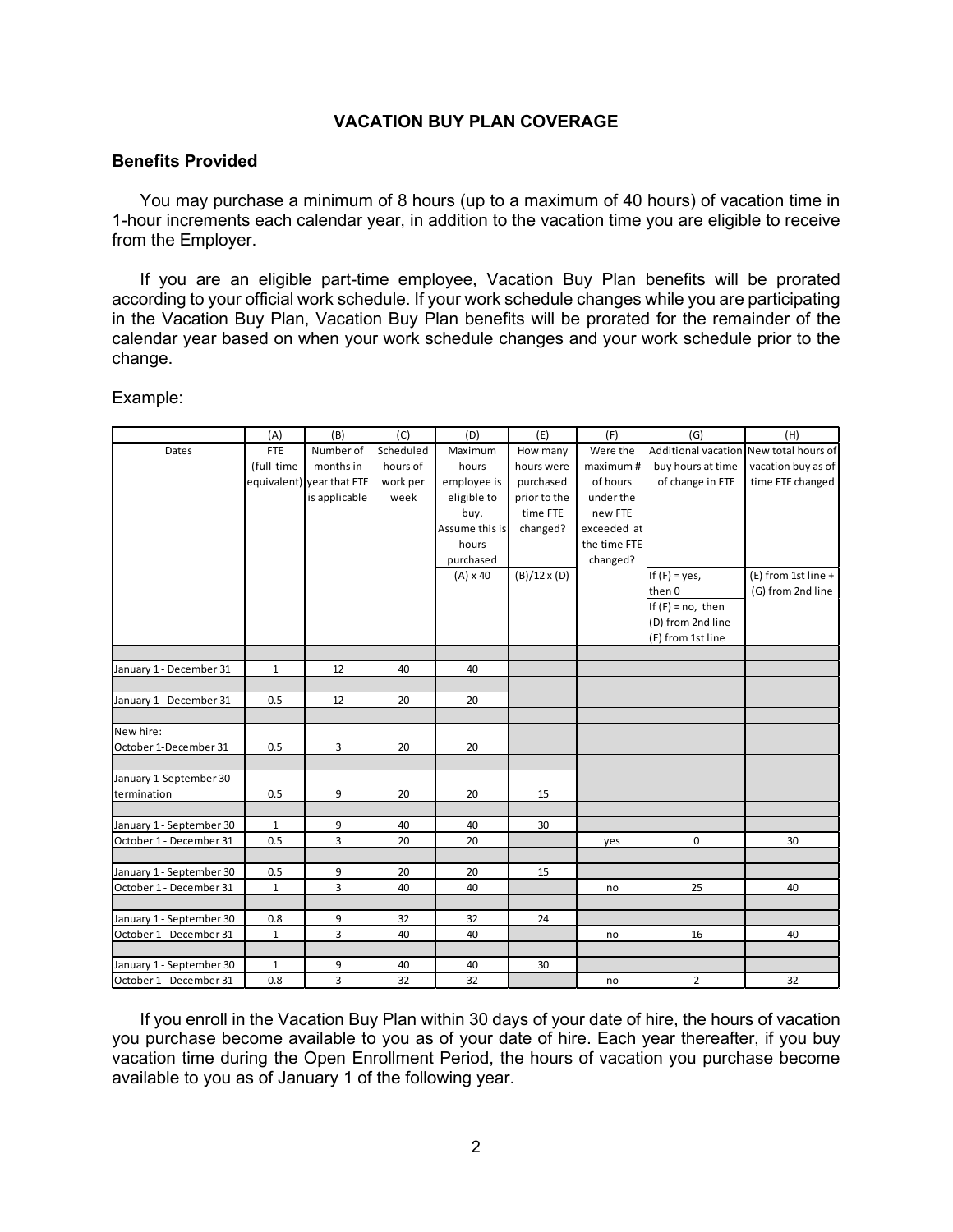#### **Use of Vacation Buy Time**

The use of all vacation time requires the approval of your supervisor and must be in accordance with the Employer's vacation policies. When you record the Vacation Buy Plan hours on your timecard, you will use a special Vacation Buy code. Vacation Buy Plan hours can only be used after your regular accrued vacation time has been exhausted. The cutoff date for the use of Vacation Buy Plan hours varies from year to year. Contact the BSA Benefits Office for further information.

### **Determining the Cost of Purchased Vacation Time**

To determine the hourly cost of purchased vacation time for a full calendar year, divide your full-time Annual Base Salary by 2,080. You can prorate this accordingly for a partial year. To assist you in determining the cost of purchased vacation time, you may use the Vacation Buy Plan Calculator located at: [http://www.bnl.gov/hr/Benefits/vacation-buy-plan.php.](http://www.bnl.gov/hr/Benefits/vacation-buy-plan.php)

# **Unused Purchased Vacation Time**

If you do not use up all of the vacation time that you have purchased, it will not be carried over to the next calendar year. Those extra hours will be paid back to you in your last paycheck in December based on the rate at which they were purchased. The amount you are reimbursed will be taxable in your paycheck.

#### **Questions About the Vacation Buy Plan**

If you have a question about the Vacation Buy Plan, contact the BSA Benefits Office.

#### **DEFINITIONS**

### **Base Salary**

Your Base Salary for the purpose of the Vacation Buy Plan is the amount that will be reflected on your W-2 statement, before exercise of any salary reductions. Overtime payments, shift premiums, termination payments, severance pay, and other forms of compensation are not included in Base Salary. For union employees, Base Salary is based on the terms of their collective bargaining agreements.